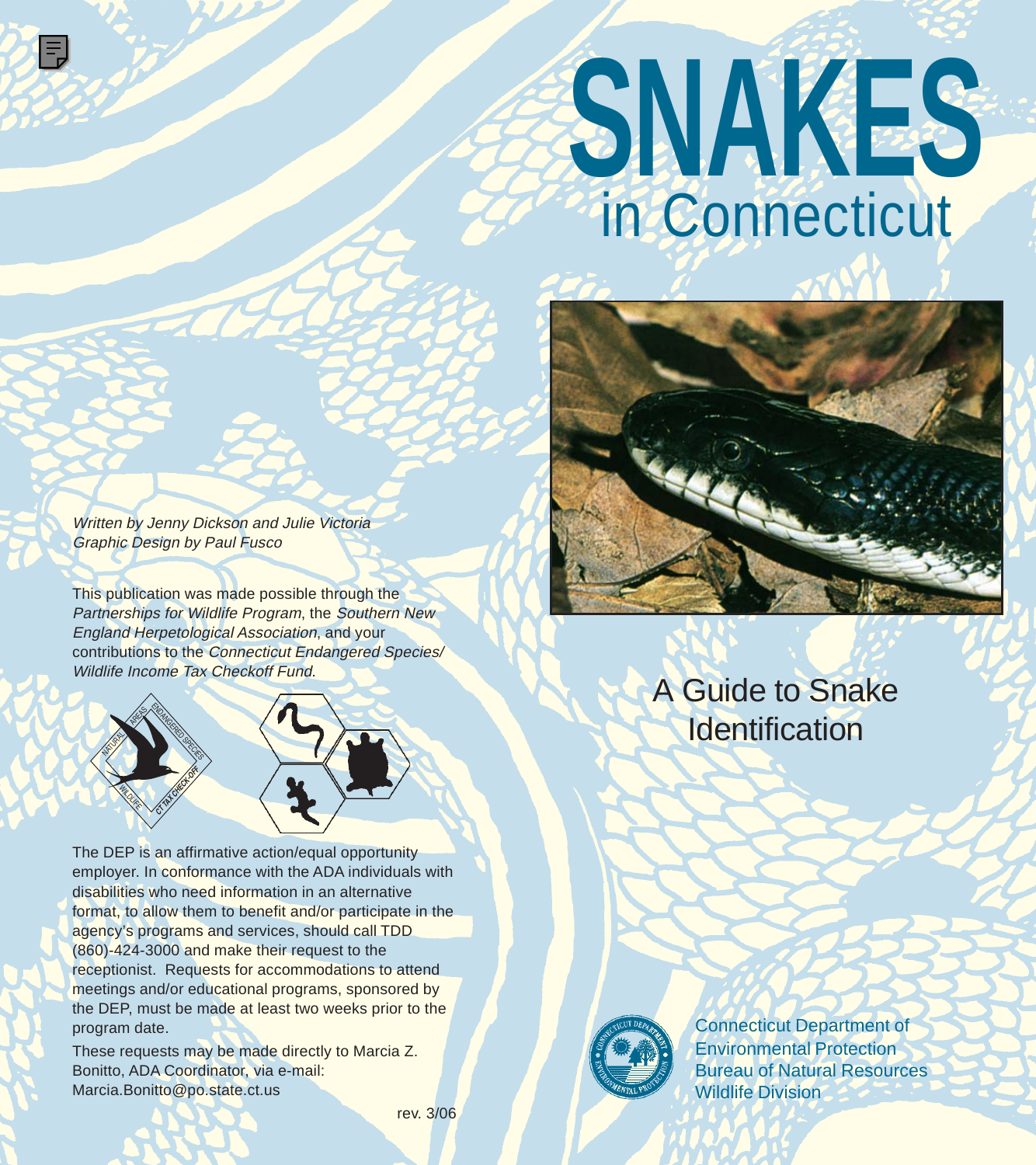## **Introduction**

Hundreds of snakes are needlessly killed each year because of mistaken identity, fear, and misunderstanding. Very often when a snake is found near a home, people panic and may even assume that the snake is dangerous or venomous. Few Connecticut residents realize that they are unlikely to encounter a venomous snake around their home. The two venomous snake species found in Connecticut, the timber rattlesnake and the copperhead, do not have widespread distributions. These venomous snakes, along with the other 12 Connecticut snake species, are not aggressive and will only bite if threatened or handled. If left alone, snakes pose no threat to people.

The Wildlife Division has developed this snake identification guide to help educate people about snakes, thereby minimizing unwarranted concern when a snake is encountered. The Division hopes that once people are able to properly identify the snakes that live in and around their homes, they will be more understanding and tolerant of these beneficial animals. The guide also includes information on snake control and who to contact for additional assistance.

### **In the Home**

Snakes may enter homes through pencilsized cracks or holes along a foundation, along unsealed wire or pipe conduits, or through basement doors and windows that do not fit securely. These openings should be sealed to keep snakes and other wildlife out of your home.

If you discover a snake in your home, try not to scare it into hiding. If possible, open a nearby door and use a broom to push it outside. An empty pail or wastebasket can be slowly placed over a small or coiled snake. Place something heavy on top of the container to trap the snake. Carefully slide a piece of heavy cardboard under the container and then carry the trapped snake out of the house.

#### **Identification and Removal Assistance**

For the name of a snake removal specialist, contact the Wildlife Division's Hartford office: 860-424-3011.

For help identifying a snake or for additional information, contact the Nonharvested Wildlife Program at the Division's Franklin office: 860-642-7239.

### **Further Reading**

Conant, R. and J. T. Collins. 1991. A field guide to reptiles and amphibians of eastern and central North America. 3d ed. Boston: Houghton Mifflin Co. 450pp.

Klemens, M. W. 1993. Amphibians and reptiles of Connecticut and adjacent regions. Bull. State Geol. Nat. Hist. Surv. of Connecticut. 112:1-318

Peterson, R. C. and R. W. Fritsch. 1986. Connecticut's venomous snakes: The timber rattlesnake and northern copperhead. Bull. State Geol. Nat. Hist. Surv. of Connecticut. 111:1-48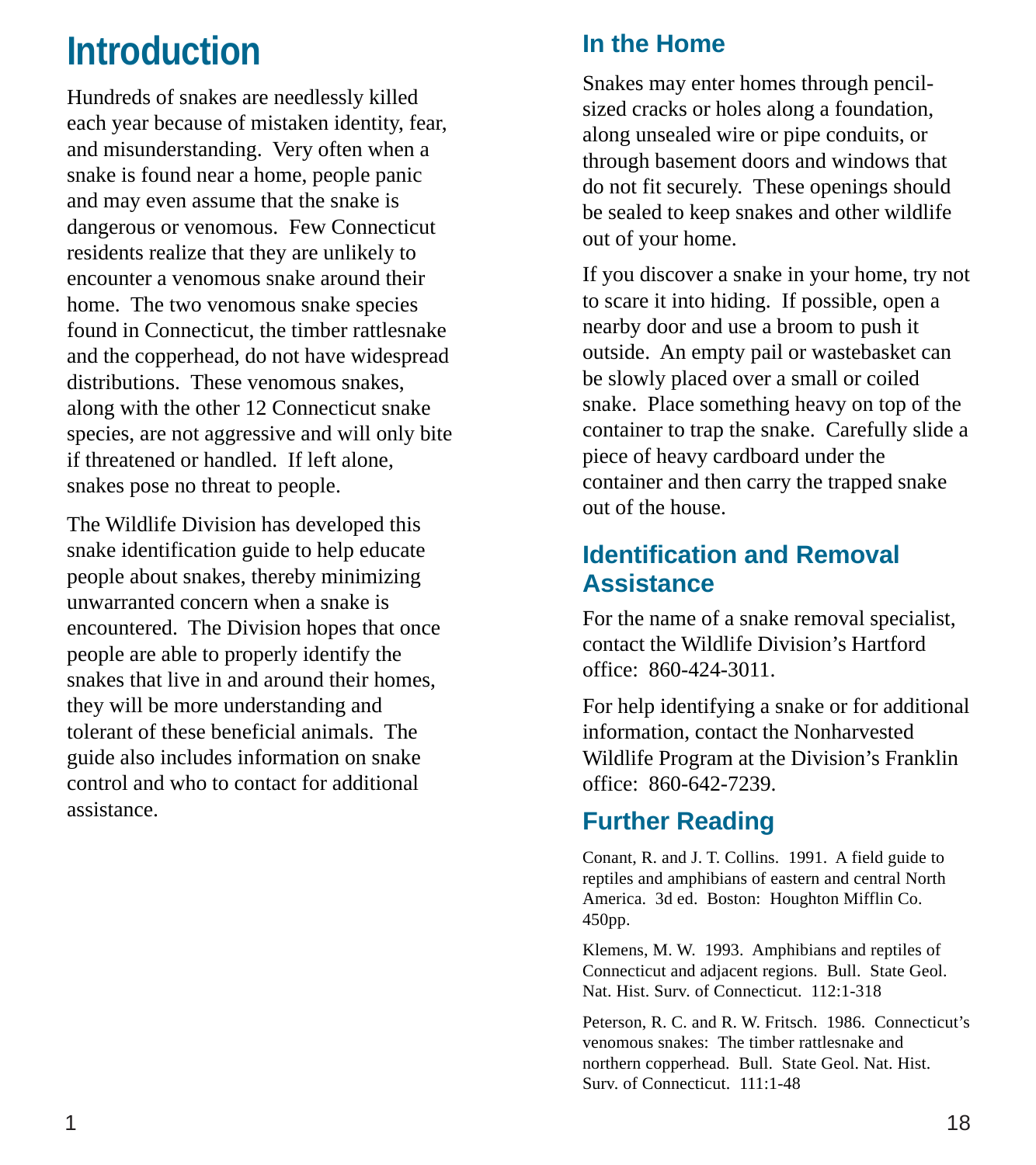### **Snake Control In the Yard**

Unlike some other wildlife species, snakes do not cause damage to homes or yards. A snake found in a yard is best left alone. It is likely that the snake has lived there unnoticed for a long time and may never be seen again. With few exceptions, most snakes are secretive and rarely seen, preferring to spend their time hidden under stones, logs, and boards. Homeowners who wish to discourage snakes from living close to their homes should remove hiding places for snakes and their prey: rock piles, wood piles, tall grass, and brush; cracks in concrete walkways, driveways, steps, and patios; and sheds or porches with space under the floor. Spilled bird seed, pet food, household garbage, and similar items attract mice and rats which in turn attract snakes.

An expensive measure for when snakes must be completely excluded from an area is the building of a snake-proof fence. A fence can be constructed using ¼-inch hardware cloth or plastic erosion-control fabric buried 2 inches at the bottom, angled outward 30 to 40 degrees, and standing about 3 feet high. Gates or corners must meet tightly. These fences require continuous maintenance and may not be needed if habitat changes are made. Before installing snake-proof fences, make sure the area is devoid of snakes. Snake repellents are available; however, none have been proven effective.

If you suspect a snake in your yard is venomous, observe it from a safe distance and call the Wildlife Division for advice.

# **Status of Connecticut Snakes**

Snake populations in Connecticut have declined because of habitat loss, unnecessary persecution, and road mortality. Illegal collection for the pet trade is another problem, where the removal of even one animal from the wild can be detrimental to an imperiled species like the timber rattlesnake. The following species are protected in Connecticut. Contact the Wildlife Division for additional information.

**State Endangered –** *Timber Rattlesnake*

**Species of Special Concern –**

*Eastern Ribbonsnake Eastern Hog-nosed Snake*

**State Regulated –**

*Eastern Ratsnake*

## **How to Use this Guide**

The snakes in this guide are grouped in order of general appearance. Locate a picture that resembles the snake you are trying to identify. Check the map and the habitat description to determine if the species of snake actually occurs in your area. For each species there is a listing of key characteristics that will help you distinguish the snake from similar-appearing species. Each snake description includes whether the species has smooth or keeled scales. Keeled scales have a raised ridge along their center and give the snake's skin a rough appearance when viewed closely. The "confusing species" listing provides a quick reference to snakes that are most often mistaken for one another.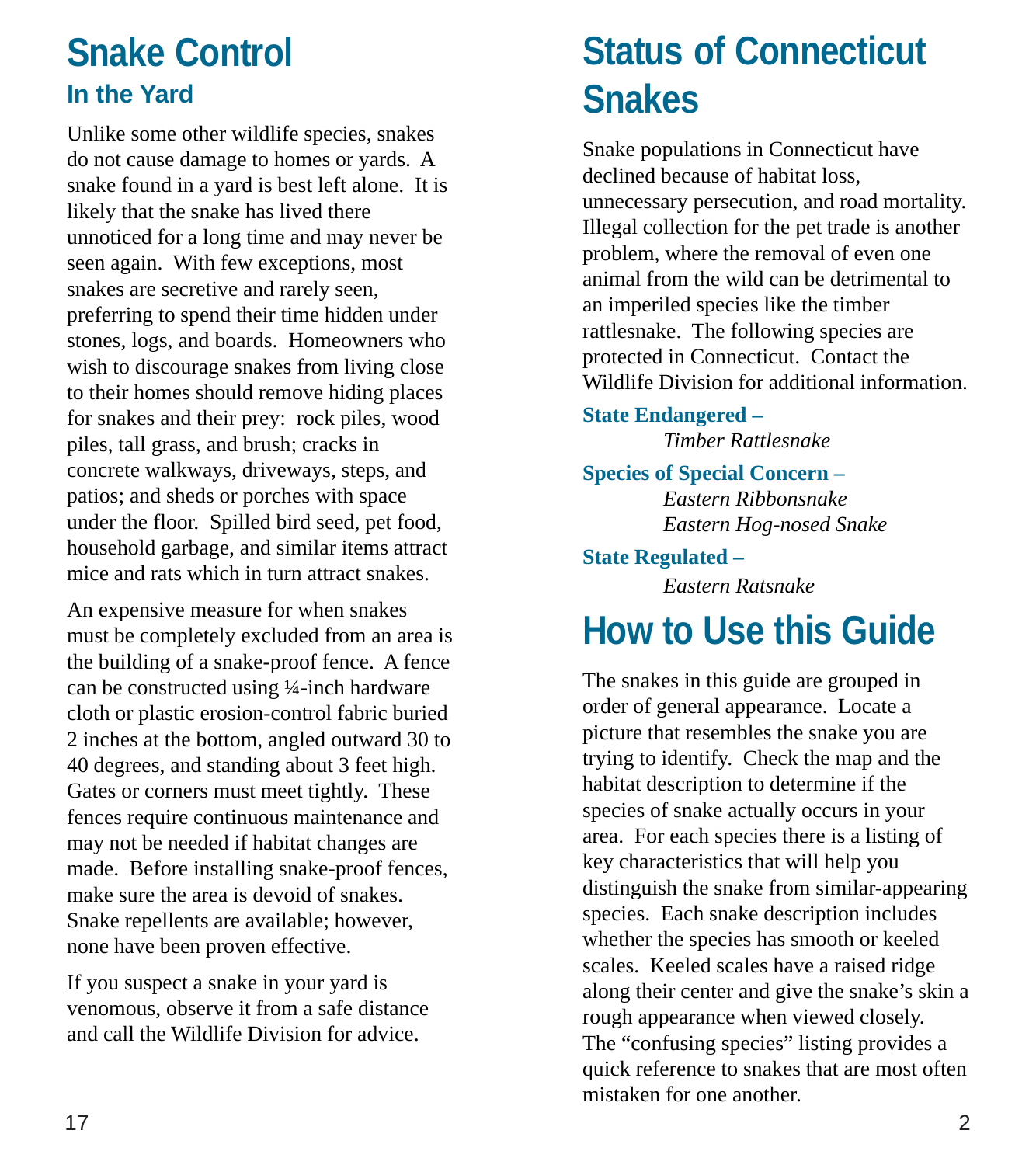### **Common Gartersnake**

Thamnophis s. sirtalis



#### **Size:** 16 to 42 inches

#### **LOOK FOR:**

- •*Three light yellow or white stripes running the length of the body; dark body with white flecks*
- •*Yellowish-green or bronze belly; darker along edges*
- *Keeled scales*

**Diet:** Earthworms, frogs, toads, salamanders, fish

**Habitat:** Found everywhere from moist areas to forest edges to vacant lots to backyards

**Confusing Species:** Eastern Ribbonsnake

#### **Distribution:**



### **Eastern Racer**

Coluber c. constrictor





Young eastern racer

**Size:** 33 to 65 inches

#### **LOOK FOR:**

- •*Large size; solid black body; bluish belly*
- •*Young snakes have a row of dark brown blotches on a light gray-brown body*
- •*Smooth scales*

**Diet:** Small mammals, insects, toads, frogs, small birds

**Habitat:** Favors open, lightly wooded areas, including fields, meadows, powerline rights-of-way, roadsides

**Confusing Species:** Eastern Ratsnake **Distribution:**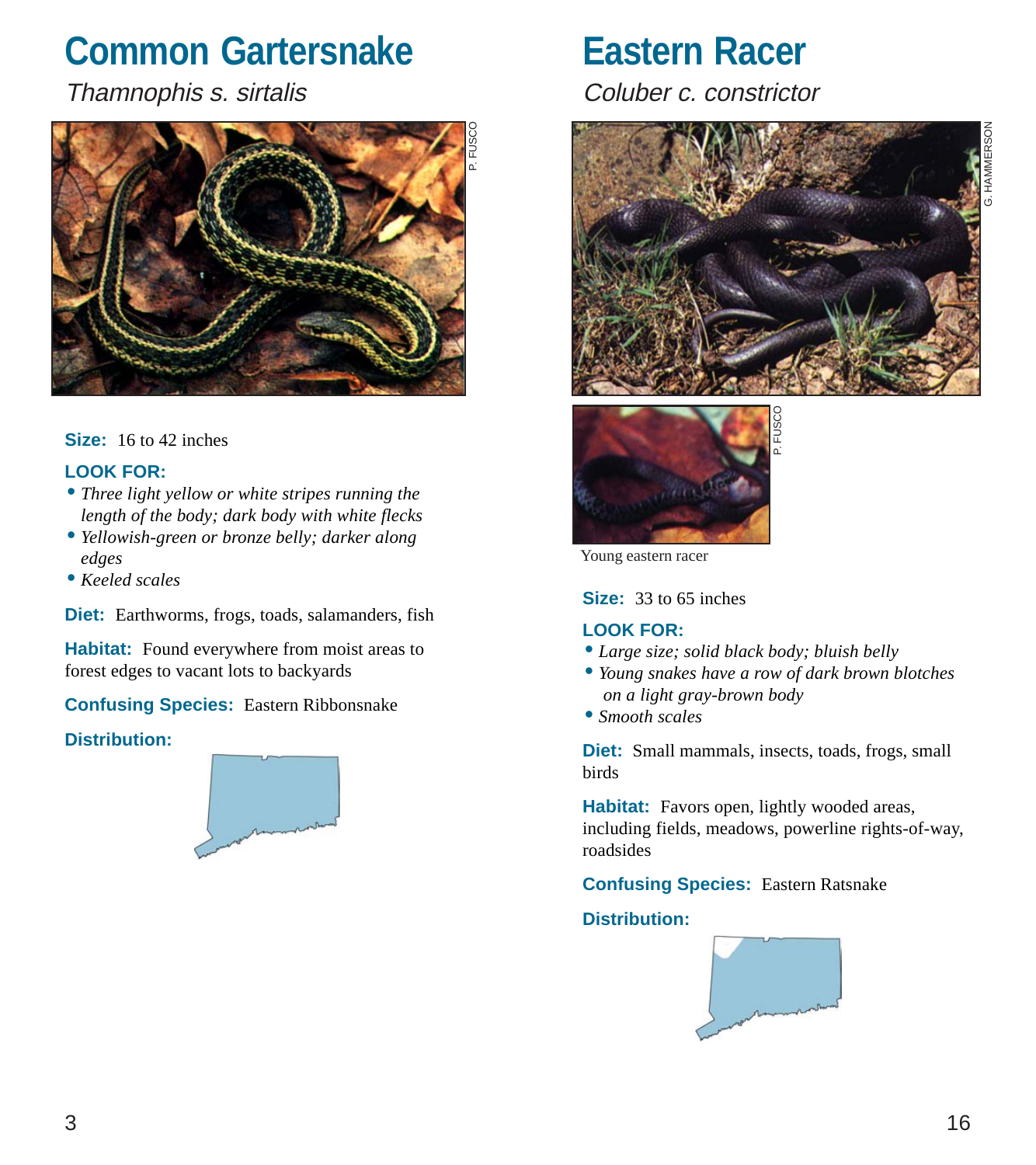### **Eastern Ratsnake**

#### Elaphe alleghaniensis







B. BOWKER

Underside of eastern ratsnake Young eastern ratsnake

**Size:** 46 to 68 inches

#### **LOOK FOR:**

- •*Large size; black body; flecks of white often present; white chin; belly with black checkerboard pattern*
- •*Young are light gray with brown/black blotches, a large head, and a black, checkerboard belly*
- •*Lightly keeled scales along backbone only*

**Diet:** Rodents and other small mammals, small birds, amphibians, insects

**Habitat:** Rough, forested terrain with ledges and rock outcrops; small meadows adjacent to woodlands; can be found in trees; may be found around old barns

#### **Confusing Species:** Eastern Racer

#### **Distribution:**



**Eastern Ribbonsnake**

Thamnophis s. sauritus



**Size:** 20 to 32 inches

#### **LOOK FOR:**

- •*Three well-defined yellow-orange stripes running the length of a slender, dark brown body*
- •*Long, thin tail*
- *Keeled scales*

**Diet:** Insects, fish, salamanders, frogs, toads

**Habitat:** Shallow water, grassy or shrubby areas bordering streams, and wooded swamps

**Confusing Species:** Common Gartersnake **Distribution:**

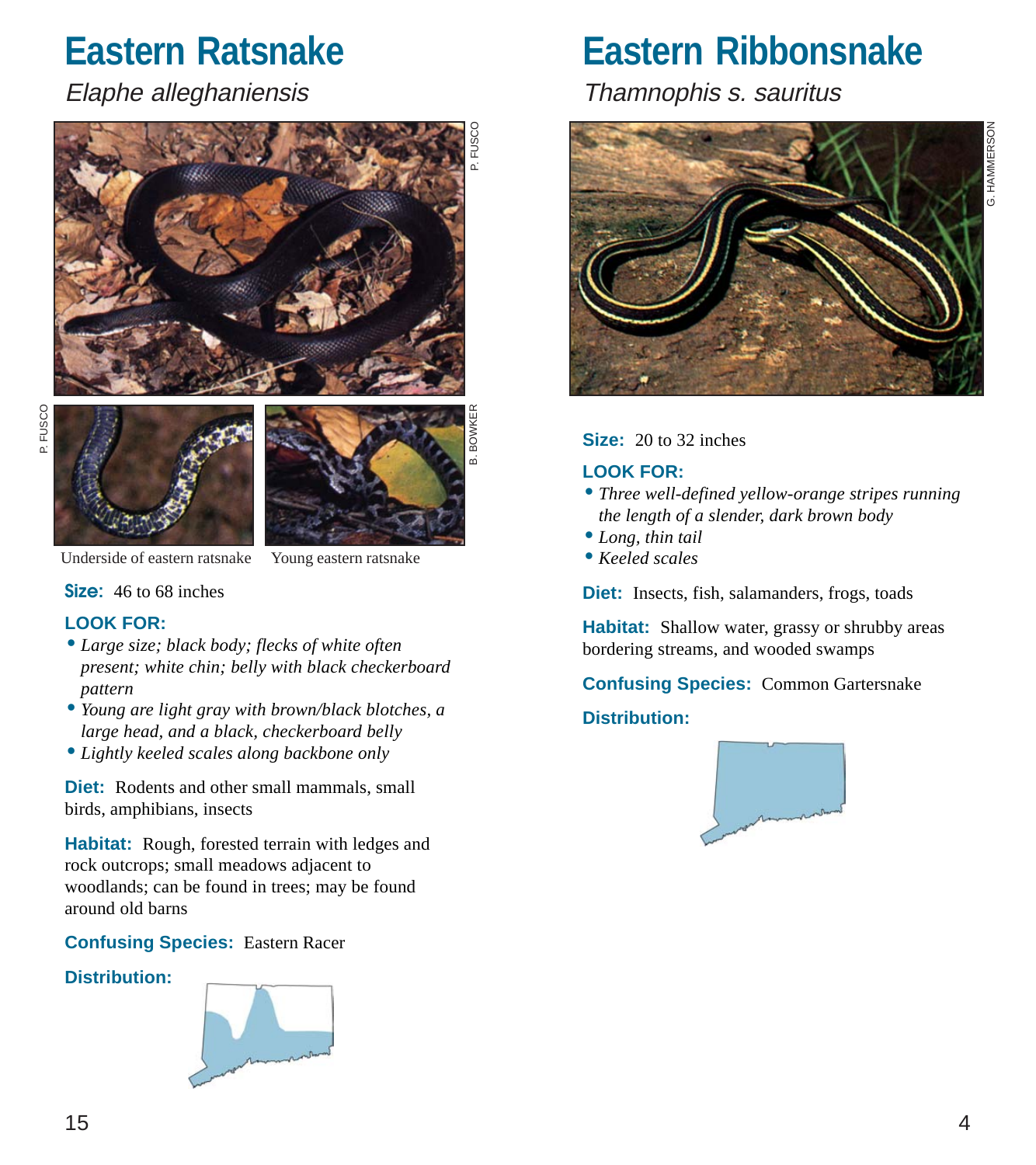### **Smooth Greensnake**

### Opheodrys vernalis



#### **Size:** 12 to 25 inches

#### **LOOK FOR:**

- *Brilliant green color*
- •*Thin body*
- •*Smooth scales*

**Diet:** Spiders and insects

**Habitat:** Old fields, pastures, meadows, edges of wetlands

#### **Confusing Species:** None

#### **Distribution:**



### **Timber Rattlesnake**

Crotalus horridus





Black phase **Yellow** phase

### **VENOMOUS SPECIES**

**Size:** 36 to 54 inches

#### **LOOK FOR:**

- •*Segmented rattle at tip of tail*
- •*Large head wider than neck; elliptical pupil; large pits between eyes and nostrils*
- •*Large, stocky body; dark V-shaped bands on brown, black, or yellow body; belly light yellow*
- *Keeled scales*

**Diet:** Mice and other small mammals

**Habitat:** Forested areas with rocky outcroppings and dry ridges

**Confusing Species:** Eastern Hog-nosed Snake

#### **Distribution:**



R. FRITSCH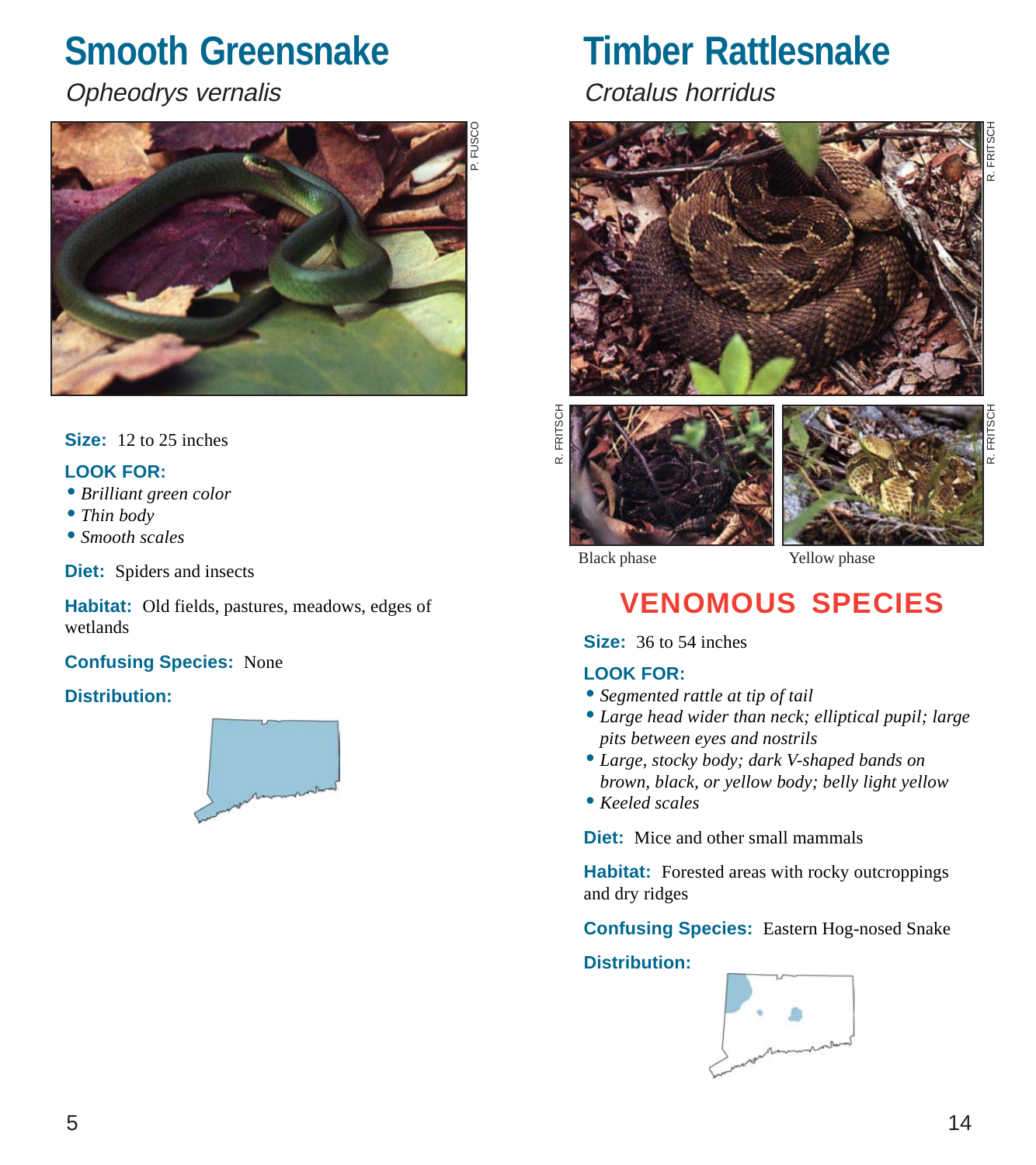### **Eastern Hog-nosed Snake**

Heterodon platirhinos







Black phase Playing dead

#### **Size:** 21 to 32 inches

#### **LOOK FOR:**

- *Blunt, upturned nose*
- *May hiss, flatten its body, spread its neck hood, and/or roll over on its back and play dead*
- •*Stout body; highly variable coloration; alternating light and dark blotches, including combinations of brown, yellow, and reddish-orange. A solid grayblack phase is also found in Connecticut.*
- *Keeled scales*

**Diet:** Mostly toads; occasionally frogs, salamanders

**Habitat:** Sandy, gravelly, well-drained soils; also dry areas along second-growth deciduous forests

#### **Confusing Species:** Copperhead, Timber

Rattlesnake

#### **Distribution:**

### **Eastern Wormsnake**

Carphophis a. amoenus



#### **Size:** 7 to 14 inches

#### **LOOK FOR:**

- •*Small size; worm-like in appearance*
- *Glossy brown-gray body with pink belly; stubby tail with pointed tip*
- •*Smooth scales*

**Diet:** Primarily earthworms

Habitat: Well-drained soil, usually near deciduous woodlands; occasionally gardens

#### **Confusing Species:** Red-bellied Snake

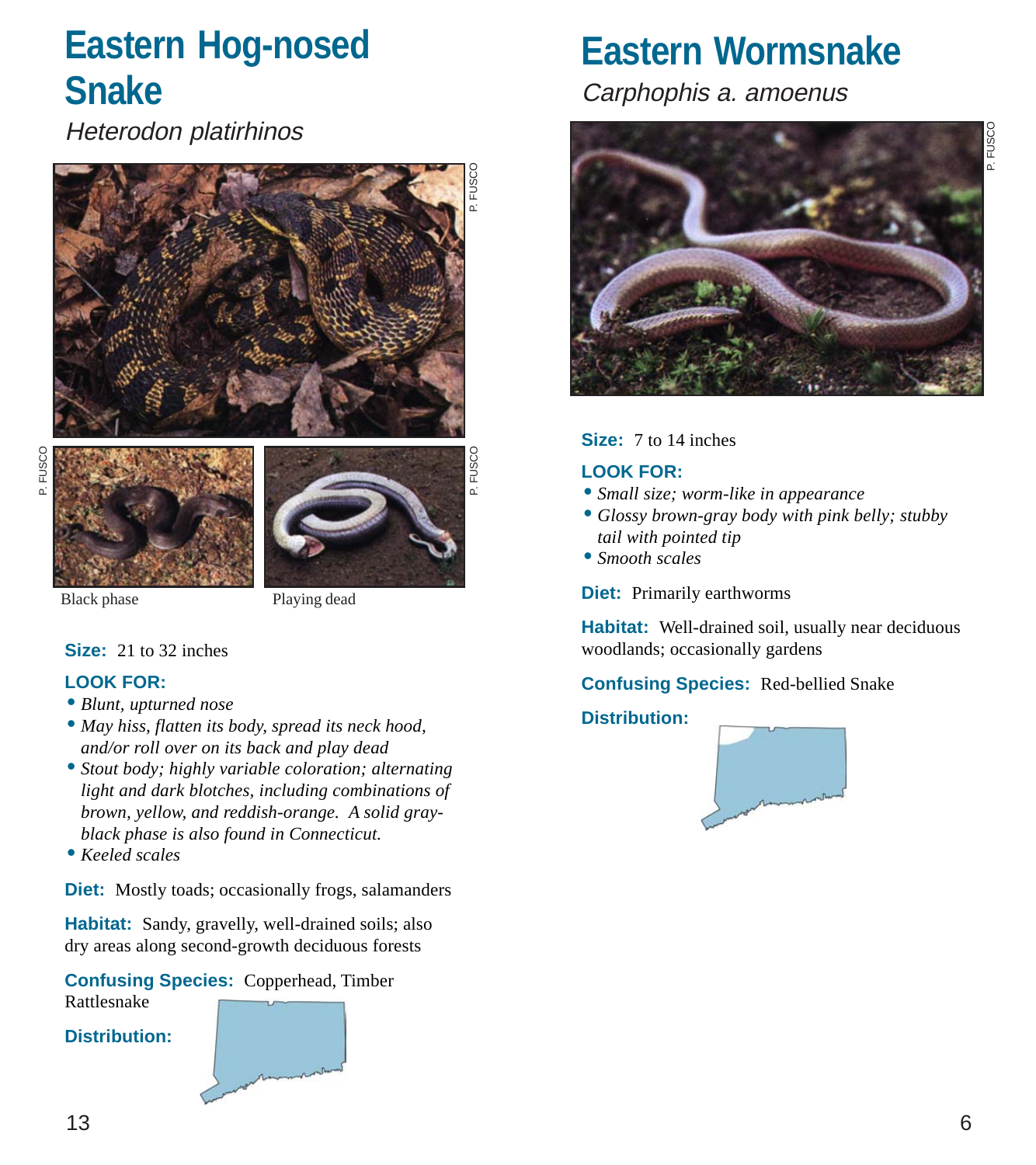### **Dekay's Brownsnake**

Storeria d. dekayi



#### **Size:** 9 to 15 inches

#### **LOOK FOR:**

- •*Small size; two rows of dark spots along the length of back; tan body*
- •*Young snakes have white neck-ring and darker body*
- *Keeled scales*

**Diet:** Insects, earthworms, small treefrogs

**Habitat:** Disturbed areas; common in urban locations

**Confusing Species:** Red-bellied Snake

#### **Distribution:**



### **Copperhead** Agkistrodon contortrix mokasen





Young copperhead

### **VENOMOUS SPECIES**

**Size:** 24 to 37 inches

#### **LOOK FOR:**

- •*Stocky copper-colored body; brown or reddish bands that are wide on sides and narrow on back; belly pink with darker marks*
- *Head appears wider than neck; copper-colored eye; large pits between eyes and nostrils*
- •*Young same as adults, but with a yellowish tail tip*
- *Keeled scales*

**Diet:** Mice and other rodents, insects, small birds, frogs

**Habitat:** Basalt ridges, talus slopes, rocky hillsides, open woods; edges of swamps and meadows

**Confusing Species:** Milksnake, Northern Watersnake, Eastern Hog-nosed Snake

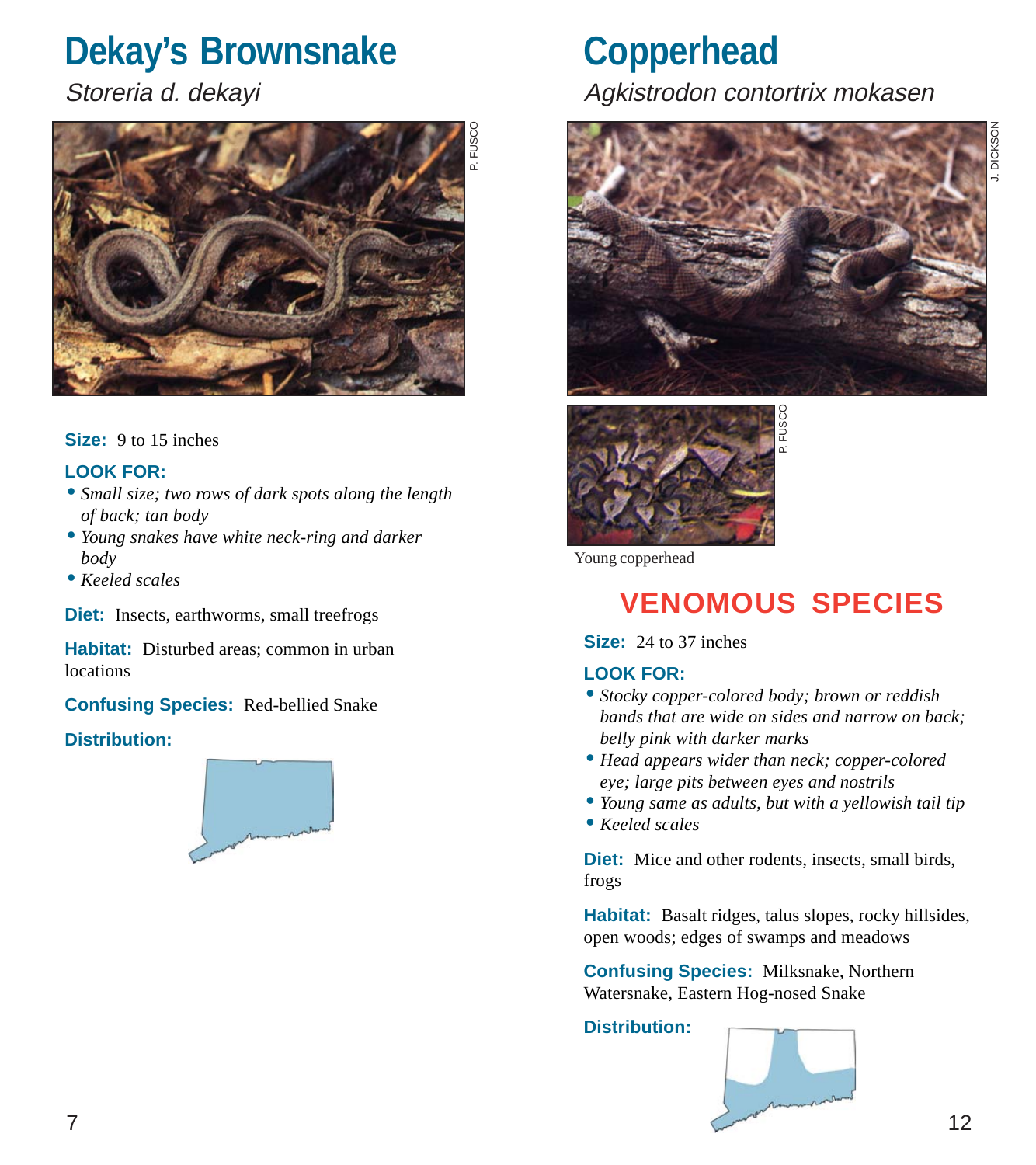### **Milksnake**

Lampropeltis t. triangulum



#### **Size:** 19 to 40 inches

#### **LOOK FOR:**

- •*Y- or V-shaped mark on top of head*
- *Whitish-gray body with blotches of red/brown and tan on back; blotches have black borders; black and white checkerboard pattern on belly*
- •*Smooth scales*

**Diet:** Mice, small mammals, snakes, birds

**Habitat:** Varied, from urban areas to forests. Usually found under cover (logs, stones, boards, etc.) or along stone walls in open fields. Also found around old barns.

**Confusing Species:** Copperhead, young Eastern Ratsnake, young Eastern Racer, young Northern Watersnake

#### **Distribution:**



### **Red-bellied Snake**

Storeria o. occipitomaculata



#### **Size:** 8 to 11 inches

#### **LOOK FOR:**

- *Brown or gray body with bright red or orange belly*
- •*Small size; light-colored neck spots*
- *Keeled scales*

**Diet:** Insects, slugs, earthworms

Habitat: Moist woodlands; under debris in open areas

**Confusing Species:** Dekay's Brownsnake, Ringnecked Snake, Eastern Wormsnake